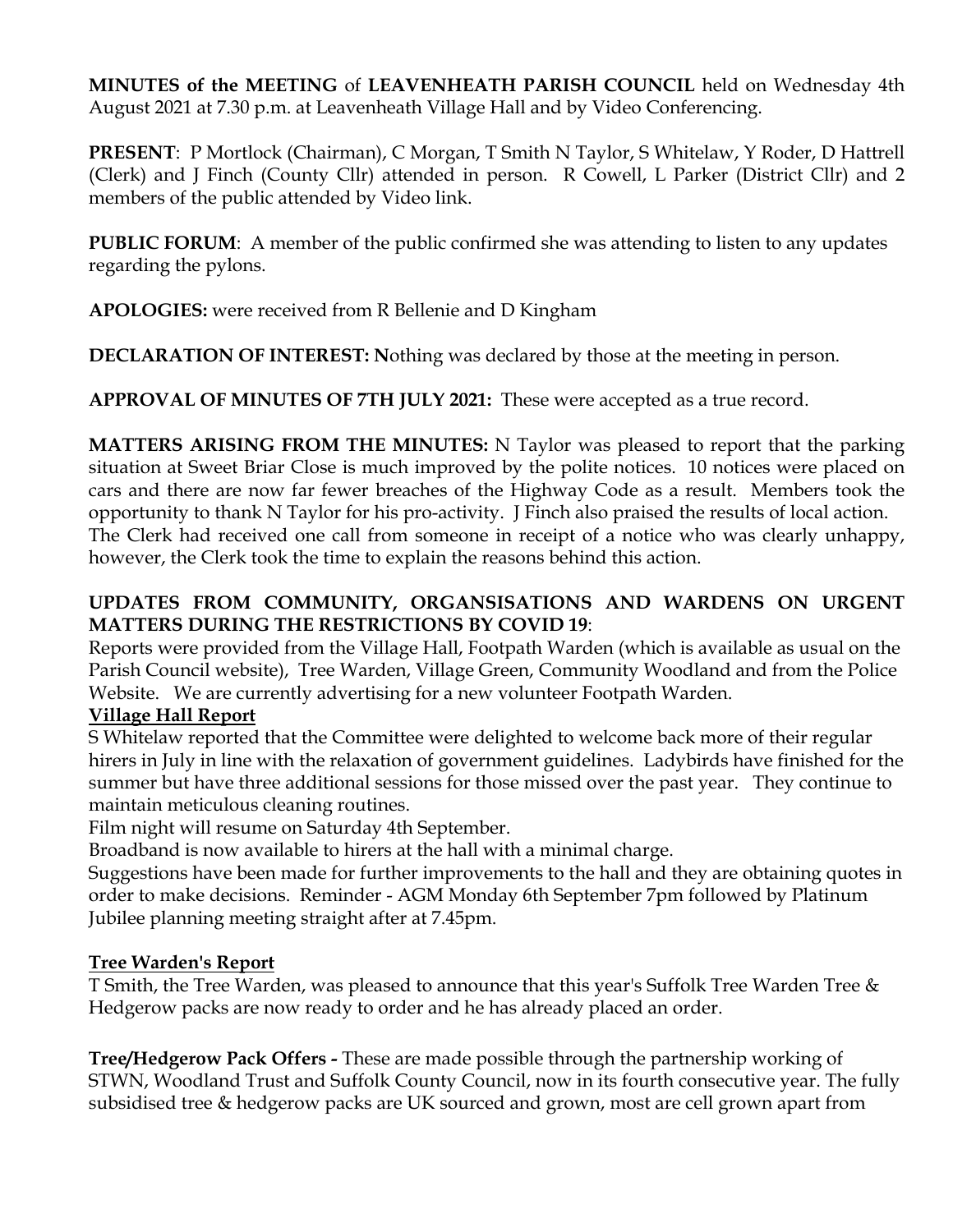Hazel (bare root). This year, increased demand for trees and crop failures of some tree species means that the tree & hedgerow pack offers have been changed compared to previous years.

**Tree Warden Tree & Hedgerow Packs -** A maximum of 3 packs of 50 trees (150 trees) and 100m of hedgerow can be ordered by each Tree Warden. Please note: tree & hedgerow packs can be ordered by a parish/town councillor if the parish/town council does not currently have a Tree Warden. You are all especially encouraged to order tree & hedgerow packs to be planted and dedicated to the Queens Green Canopy in Suffolk, in celebration of the Queen's Platinum Jubilee in 2022. He still has about thirty trees available. If you require any, please contact Trevor Smith on 01206 262760.

## **Police Report**

4 crimes were reported in the Leavenheath area in June. 1 x Violence and Sexual Offence - Stoke Road 1 x Violence and Sexual Offence - Mayfield 1 x Public Order Offence - Honey Tye 1 x Vehicle Crime - Stoke by Nayland Golf Club/Keepers Lane S Whitelaw agreed to investigate whether any further information is publicly available regarding these reported crimes. N Taylor has also been making telephone enquiries.

## **Village Green Report**

There was nothing to report.

**BABERGH DISTRICT COUNCIL REPORT:** District Cllr L Parker attended via video link and apologised for not making the meeting in person. He spoke of a Welcome Back fund and information had been sent directly to the Parish Councils in this respect. The District Council is working on a Parking Strategy. The Women's Tour Cycle route has been announced which comes through Suffolk. The Planning dispute at Cuckoo Hill, Bures has now been resolved. Assington and Newton are now proceeding to Referendum on their Neighbourhood Plans. He was pleased to note we now have a group taking forward Community Speed Watch. He will make further enquiries about the Welcome Back Fund in relation to the application process.

**SUFFOLK COUNTY COUNCIL REPORT:** County Cllr J Finch attended and reported the start of a downturn of Covid Infection rates in South Suffolk. However, figures are still higher in Sudbury, Hadleigh and East Bergholt. He continues to urge people to take rapid flow tests twice a week. Health Chiefs in Suffolk have thanked the public for continuing with Covid precautions by choice. He urged people to get their second jab as there seems to be a degree of reluctance. Restrictions are easing a Suffolk's Recycling Centres and further virtual fostering and adoption sessions are planned. J Finch then updated the meeting on the pylons/cables and confirmed the informal consultation is now finished. He spoke of liaison taking place involving our MP and that the proposed route from Bramford to Rayleigh may impact on future need. He confirmed that undersea routing was still on the Agenda and it was thought unrealistic to have the formal consultation until further information is gained. The proposal is for cables in the AONB to be put underground, however, they are pressing for any necessary cables within sight of the AONB to be put underground. T Smith then asked about how the flooding issue in Honey Tye will be taken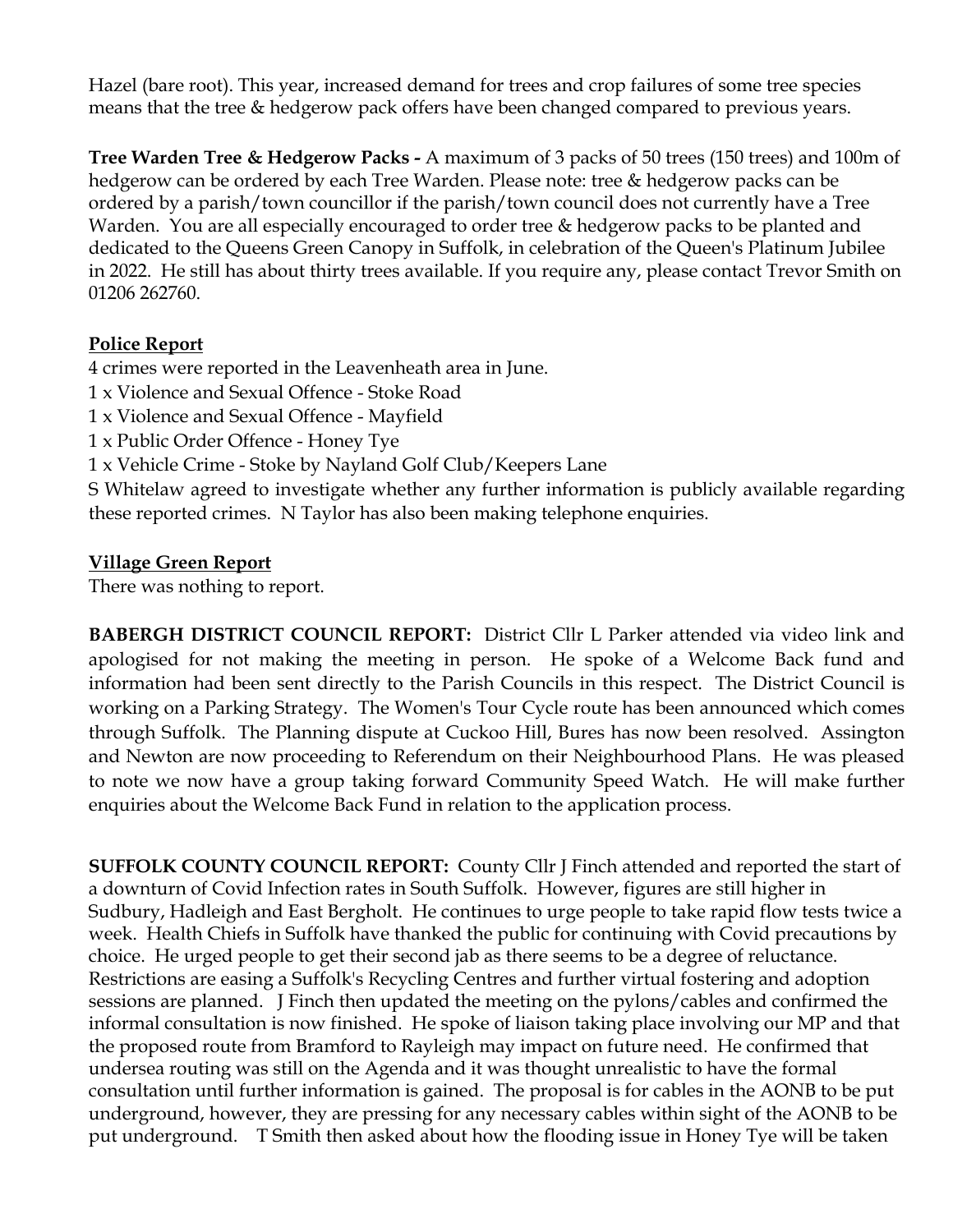forward. J Finch agreed to progress after the holiday period. Finally J Finch was asked to investigate whether buses could occasionally pick up from the High Road as some residents are unable to get to the temporary bus stops. J Finch urged local volunteer action to assist those residents. R Cowell confirmed he is in discussion with the community volunteers who helped during the Covid period.

**NEIGHBOURHOOD PLANNING UPDATE:** D Kingham had sent apologies, however, had reported in advance that the final draft of the Neighbourhood Plan will be ready for the formal consultation that will run for 6 weeks commencing Monday 6th September. This will be available on the Neighbourhood Plan website and on Friday 24<sup>th</sup> and Saturday 25<sup>th</sup> September at the Village Hall. Once the consultation is complete, the Neighbourhood Planning Group will consider views received and then the next step is to submit to Babergh planning for formal consultation.

**QUIET LANES SCHEME:** C Morgan reported we are currently in Wave 3 of the scheme and as no queries or concerns were raised by residents she will send the form back. Plough Lane and part of Harrow Street will be included in the scheme and a further donation of £50 was agreed towards the scheme - **Action C Morgan.** 

**CORRESPONDENCE:** On-going correspondence was noted by the meeting. County Broadband representatives have offered to give a brief presentation at the start of our September Meeting to keep the Parish Council aware of their project in the area. It was agreed to allow them 10 -15 minutes at the start of the September Meeting via a Zoom Video link **- Action Clerk.** 

**URGENT HIGHWAYS SAFETY MATTERS**: Nothing was raised.

**FINANCE:** The Bank Balances as at 2nd August 2021 are £42684.20 in the Community Account and £15509.03 in the Rate Reward Account making a total of £58193.23. The following pre-agreed payments were made: -

| Cheque No.            | Amount | Payee                 | <b>Details</b>      |
|-----------------------|--------|-----------------------|---------------------|
| As at 1st August      |        |                       |                     |
| <b>Funds Transfer</b> | 728.89 | Clerk/HMRC/SCC        | Staffing costs      |
| <b>Funds Transfer</b> | 440.00 | Stoke by Nayland Club | V Green maintenance |
| <b>Funds Transfer</b> | 292.80 | <b>SALC</b>           | Internal Audit Fee  |
| <b>Funds Transfer</b> | 277.20 | Tree & Lawn Co Ltd    | V Green maintenance |
| <b>Funds Transfer</b> | 72.73  | P Mortlock            | Mileage Expenses    |
| <b>Funds Transfer</b> | 20.00  | The Stevenson Centre  | Hall hire           |

The Internal Audit was completed and the official report is on the website with all matters approved. The papers were submitted ahead of the deadline to the External Auditors. Recommendations from Internal Audit will be on the Agenda to consider in September - **Action Clerk.** The Clerk investigated with SALC/NALC whether the Parish Council could contribute towards the Dog Show to raise money for the Church Roof. It was noted we are prohibited, however, individual donations can be made.

The CIL explanation/consideration was deferred to enable R Bellenie to be present.

**MAINTENANCE OF VILLAGE ASSETS:** T Smith reported that the one major task undertaken this month was the clean up and removal of the ivy, covering the fence on the Village Green.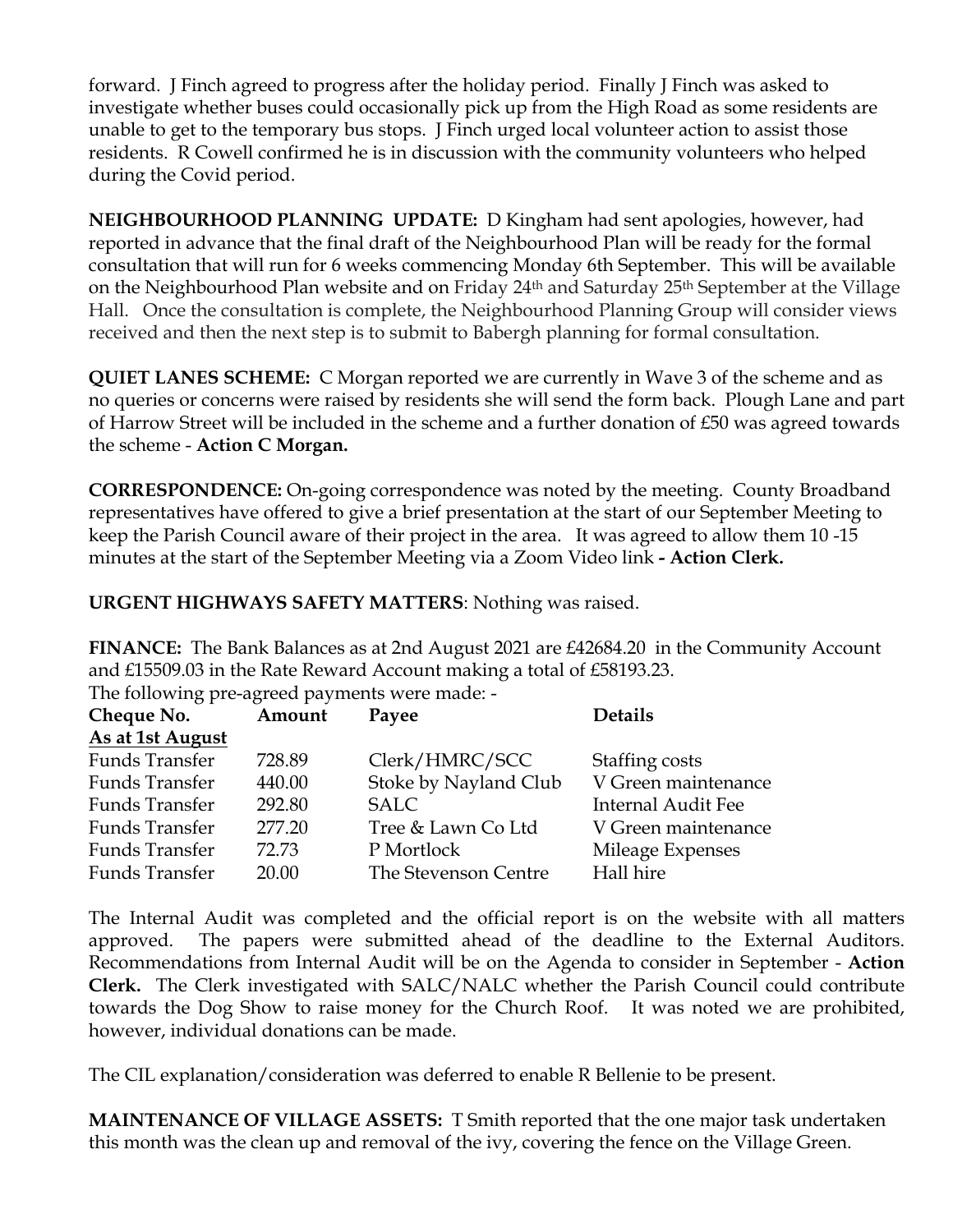Further work is required and then a coat of wood preserver to finish off. The other outstanding tasks are listed below:

The Notice Board on the High Road requires a coat of Weathershield paint. The Hidden bench needs taking apart and re-building. The Leavenheath Village Sign (Re-varnish required) The Sylvia Attwood Bench on the Village Green needs a coat of oil.

The Chairman confirmed he has collected the new noticeboard and approval was given to purchase plastic posts if required.

It was agreed to add T Smith as a user to Parish On-line and to check the renewal went ahead **- Action Clerk.** 

N Taylor asked for the Village Hall to be added to the Parish Councils Asset Register.

**REPORTS AND QUESTIONS FROM CHAIRMAN AND MEMBERS :** There has been some excellent news on the Community Speed Watch front, with confirmation we now have six people signed up as volunteers. As a result T Smith has made contact with Sgt Steve Wright the Suffolk Constabulary Sergeant for Community Engagement (including Community Speed Watch) regarding training, equipment and the next steps to begin the program.T Smith attended two conferences in his position as a board member of SALC and Vice Chairman of the Babergh Forum. The first was an insight to Parish Online, an excellent facility which he recommended the Parish Council made use of. The second was the quarterly meeting of the Babergh Alliance of Parish and Town Councils, where local issues are discussed. He also attended the SALC AGM. The feedback from the Village Questionnaire during Neighbourhood Planning relating to the playground had been circulated to Councillors. N Taylor volunteered to assist towards enhancing the Playground and it was agreed for N Taylor to summarise the feedback in the first instance - **Action N Taylor.** R Cowell has received responses to the notice about Community Travel and he is now talking with the Community Volunteers from Covid-19. The possibility of volunteers collecting prescriptions is being considered.

The meeting closed at **9.15 p.m**.